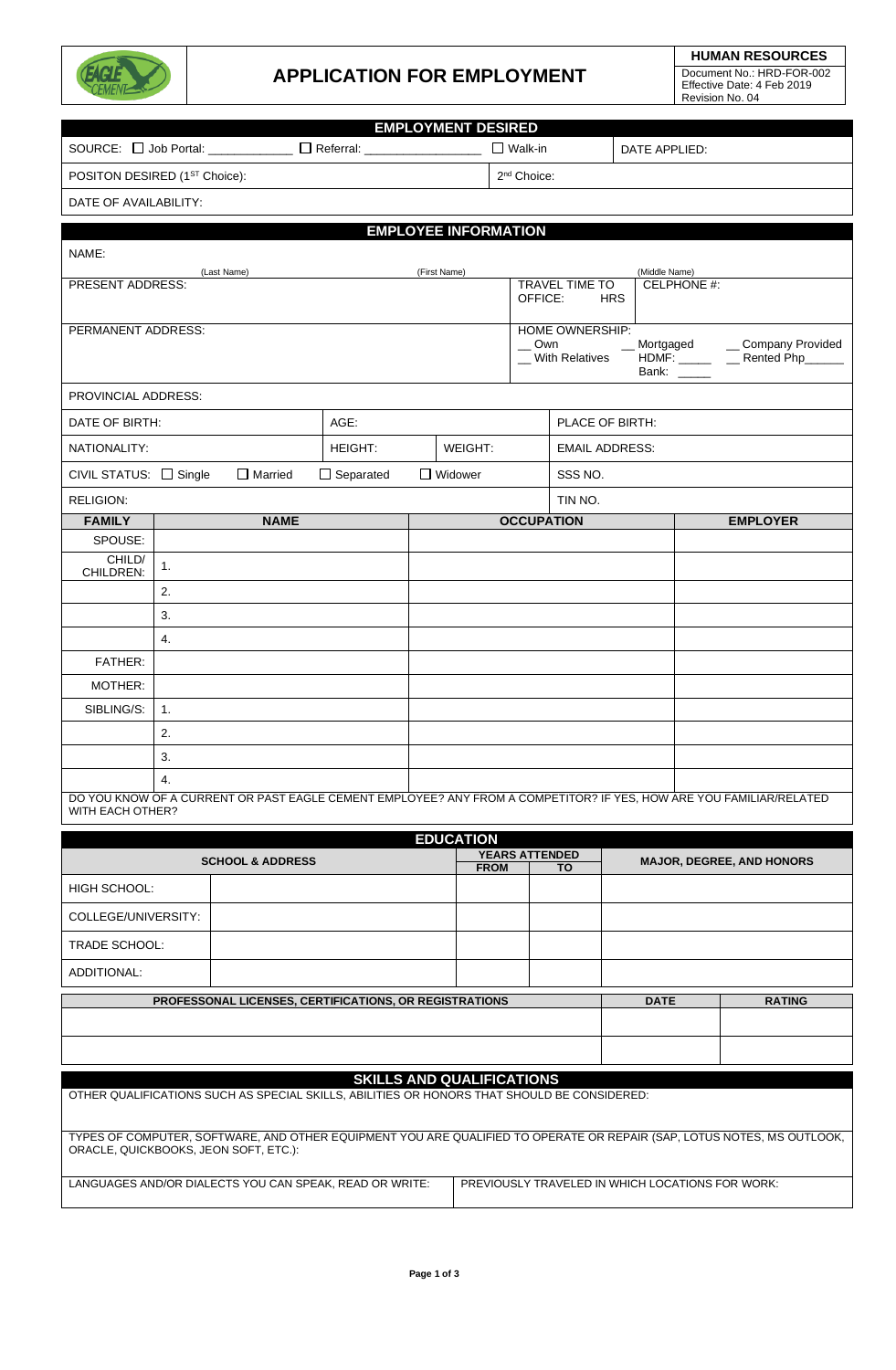

## **APPLICATION FOR EMPLOYMENT**

#### **MEDICAL HISTORY PERSONAL**

| HAVE YOU BEEN SUFFERING OR PREVIOUSLY SL |                     |
|------------------------------------------|---------------------|
| <b>HIGH BLOOD PRESSURE</b>               | ALLERGIES IF YE     |
| MALARIA                                  | <b>TUBERCULOSIS</b> |
| ASTHMA                                   | <b>PNEUMONIA</b>    |

NG OR PREVIOUSLY SUFFERED FROM ANY AILMENTS SUCH AS:<br>E \_\_ ALLERGIES IF YES, PLEASE SPECIFY \_\_\_\_\_\_\_\_\_\_\_\_\_\_ \_\_\_ OTHERS, PLEASE SPECIFY \_\_ HIGH BLOOD PRESSURE \_\_ ALLERGIES IF YES, PLEASE SPECIFY \_\_\_\_\_\_\_\_\_\_\_\_ \_\_ OTHERS, PLEASE SPECIFY

\_\_ ASTHMA \_\_ PNEUMONIA

 $\equiv$  SURGERY, PLEASE SPECIFY  $\equiv$ 

**FAMILY**

FATHER: MOTHER: **SPOUSE** 

# **EMPLOYMENT HISTORY**

HAVE YOU WORKED IN EAGLE CEMENT CORPORATION BEFORE? IF SO, INDICATE POSITION, MANAGER, INCLUSIVE DATE/S OF EMPLOYMENT, AND REASON FOR LEAVING:

HAVE YOU EVER APPLIED IN EAGLE CEMENT CORPORATION BEFORE? IF SO, INDICATE POSITION APPLIED AND DATE OF APPLICATION:

HAVE YOU BEEN A MEMBER OF A UNION GROUP? IF YES, WHAT'S THE NAME OF THE UNION? NUMBER OF YEARS?  $\square$  LEADER/OFFICER  $\square$  MEMBER

HAVE YOU EVER BEEN ACCUSED OF ANY CRIME OR OFFENCE IN ANY COURT OF LAW OR HR ADMINISTRATIVE BODY? IF SO, PLEASE DETAIL THE FACTS AND CIRCUMSTANCES THEREOF:

|                 |                 |             | <b>DATE OF EMPLOYMENT</b> |                 | NO. OF                                      |                               |                                     |
|-----------------|-----------------|-------------|---------------------------|-----------------|---------------------------------------------|-------------------------------|-------------------------------------|
| <b>EMPLOYER</b> | <b>INDUSTRY</b> | <b>FROM</b> | TO.                       | <b>POSITION</b> | <b>PEOPLE</b><br><b>HANDLED</b><br>(If Any) | <b>SALARY/</b><br><b>WAGE</b> | <b>REASON FOR</b><br><b>LEAVING</b> |
| 1.              |                 |             |                           |                 |                                             |                               |                                     |
| 2.              |                 |             |                           |                 |                                             |                               |                                     |
| 3.              |                 |             |                           |                 |                                             |                               |                                     |

| <b>REFERENCES</b>                                                                                                 |                              |                   |                    |                                         |                                             |
|-------------------------------------------------------------------------------------------------------------------|------------------------------|-------------------|--------------------|-----------------------------------------|---------------------------------------------|
| LIST THREE PERSONAL REFERENCES WHO ARE NOT YOUR RELATIVES. RECOMMENDED TO HAVE DIRECT EXPERIENCE WORKING WITH YOU |                              |                   |                    |                                         |                                             |
| OR REVIEWING YOUR WORK PERFORMANCE.                                                                               |                              |                   |                    |                                         |                                             |
| <b>NAME</b>                                                                                                       | <b>COMPANY &amp; ADDRESS</b> | <b>OCCUPATION</b> | <b>YEARS KNOWN</b> | <b>HOW ARE YOU</b><br><b>CONNECTED?</b> | <b>CONTACT NO./ EMAIL</b><br><b>ADDRESS</b> |
|                                                                                                                   |                              |                   |                    |                                         |                                             |
| 2.                                                                                                                |                              |                   |                    |                                         |                                             |
| 3.                                                                                                                |                              |                   |                    |                                         |                                             |

| BENEFITS AND PRIVILEGES (RECENT EMPLOYER)                                                                                                                                                                                                                                                                                                                                                      |                                                                                                                                                                                                                                                              |                                                                                                                                                                                                                                                                                                                                                                                                       |                                                                                                                                                                                                                                   |  |  |  |
|------------------------------------------------------------------------------------------------------------------------------------------------------------------------------------------------------------------------------------------------------------------------------------------------------------------------------------------------------------------------------------------------|--------------------------------------------------------------------------------------------------------------------------------------------------------------------------------------------------------------------------------------------------------------|-------------------------------------------------------------------------------------------------------------------------------------------------------------------------------------------------------------------------------------------------------------------------------------------------------------------------------------------------------------------------------------------------------|-----------------------------------------------------------------------------------------------------------------------------------------------------------------------------------------------------------------------------------|--|--|--|
| <b>VARIABLE BONUSES:</b><br>$\Box$ 13 <sup>th</sup> Month Pay<br>$\Box$ 14 <sup>th</sup> Month Pay                                                                                                                                                                                                                                                                                             | $\Box$ 15 <sup>th</sup> Month Pay<br>$\Box$ 16 <sup>th</sup> Month Pay                                                                                                                                                                                       | $\Box$ Sales Incentive/Commission                                                                                                                                                                                                                                                                                                                                                                     |                                                                                                                                                                                                                                   |  |  |  |
| <b>HEALTHCARE PLANS:</b><br>$\Box$ Hospitalization Benefits<br>$\Box$ Major Medical<br>□ Clinical/Outpatient Plans<br>$\Box$ Dental/Optical<br>$\Box$ Maternity Plans<br><b>WELLNESS:</b><br>Employee Assistance Plan<br>$\Box$ Wellness/Health Programs<br><b>LIFE AND DISABILITY</b><br><b>INSURANCE:</b><br>$\Box$ Life Insurance<br>Accident Insurance<br>$\Box$ Business Travel Insurance | <b>PAID TIME-OFF:</b><br><b>Vacation Leave</b><br>Sick Leave<br>$\Box$ Paid Time Off (PTO)<br><b>ARRANGEMENT:</b><br><b>Bereavement Leave</b><br>Birthday<br>Calamity<br>Emergency<br>Marriage<br>Paternity (beyond statutory)<br>Personal<br>Study<br>Union | <b>Extended Sick Leave</b><br>$\Box$ Solo Parent<br>$\Box$ Car & Transportation Plans<br><b>OTHER BENEFITS:</b><br>$\Box$ Loan Programs<br>$\Box$ Club Membership<br><b>Stock Plans</b><br>Allowance and Subsidies<br>$\Box$ Rice Subsidy<br>$\Box$ Meal Allowance Subsidy<br>Uniform/Clothing Allowance<br><b>Transportation Allowance</b><br>Kilometrage Reimbursement<br><b>Funeral Assistance</b> | Mobile Phone Subsidy<br>Long Service Award<br>□ Attendance Award<br>Social/Facilities/Gifts<br>□ Education Subsidy<br><b>BENEFIT TRAVEL</b><br>Relocation Assistance<br>□ Local Business Travel<br>$\Box$ Foreign Business Travel |  |  |  |